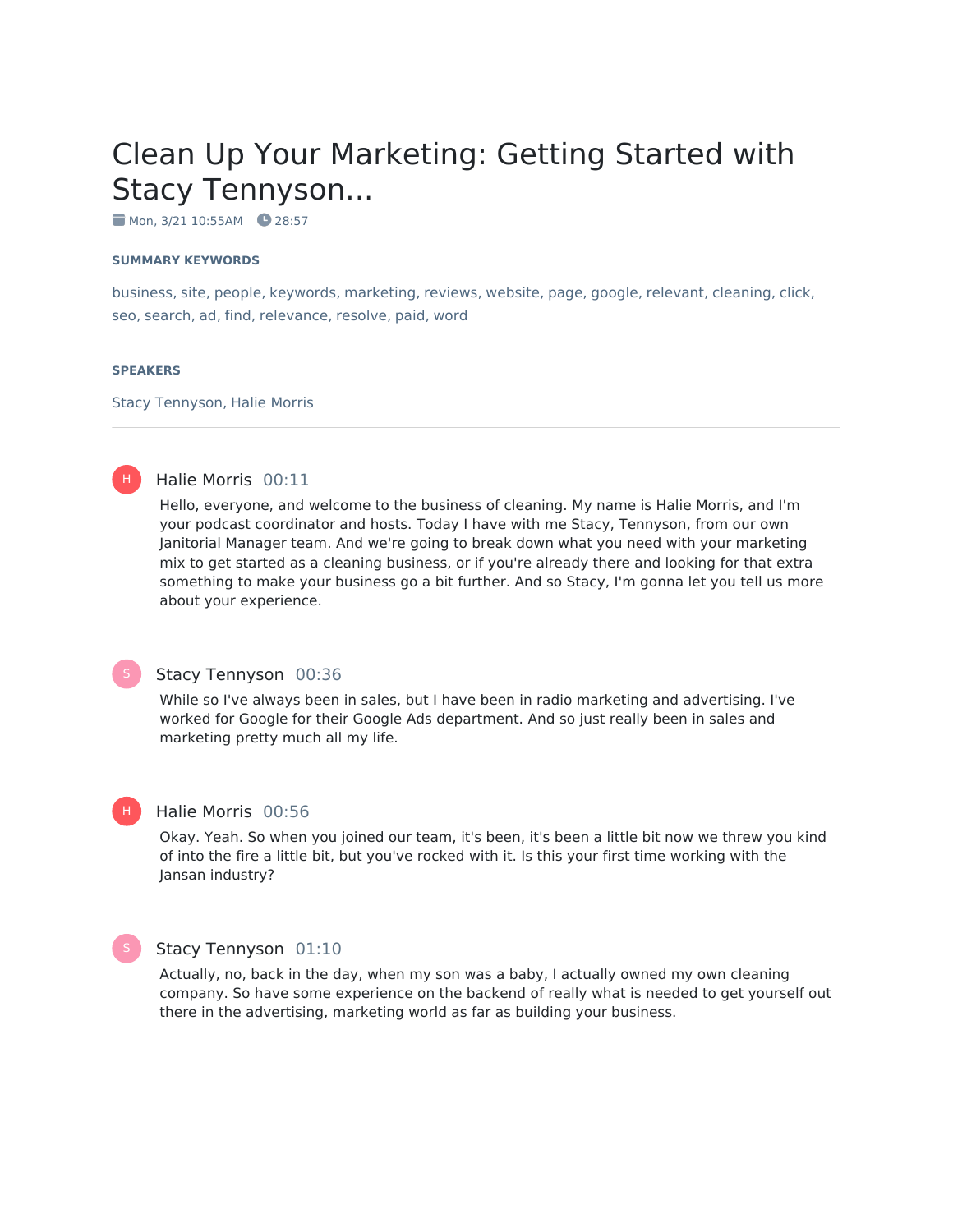#### Halie Morris 01:35

Okay. And then would you say as you help businesses get acclimated with JM, and what we do? Do you answer questions around marketing quite a lot, or,

#### Stacy Tennyson 01:45

honestly, I think it's probably in almost every conversation I have, especially with new businesses, or up and coming businesses or businesses that have only been out for a little while, I typically do let them know word of mouth is huge. That's your best seller. And then I kind of let them know where they need to be what they should do just to get started, especially if they're brand new, because most of them don't have a business plan in mind. So they're going into things a little blind. So they're usually very appreciative of any support or information that anybody can give to them.

#### Halie Morris 02:28

Okay. And then would you say that? How important do you say that this marketing mix is getting started?

#### Stacy Tennyson 02:36

Marketing is probably one of the most important things, it's probably one of the first things that a company should look at whether whether it's janitorial or not, it's any business, the first thing you need to look at is your marketing, and your business proposal and making sure that marketing budget is there. Because if you don't have a budget, then you're going to need to rely on free sources. And there's plenty of them out there. But, you know, if you don't have that budget, then you can't really mark it to the correct target.

#### Halie Morris 03:13 H |

Right. It's a lot about control when it comes to financing your marketing. You can do a lot on social media with connecting to different people in the industry. But it's hugely targeted. And I'm seeing that coming from the marketing side right now. That control with your marketing and intent with your marketing goes a long way on-where does your message go and how strong is it?

#### Stacy Tennyson 03:37

Absolutely. So with marketing for social media, I always tell people get a, you know, Facebook page for your business, get an Instagram page for your business. Because you can tag your family, your friends, and then it can grow from there. Because that's your best source of free marketing. Now, when it comes to the marketing budget, that's where your paid for click advertising comes in your SEO, building up your search engine optimization, you really have to have a good website. That website, the content on the website has to be relevant to what



H |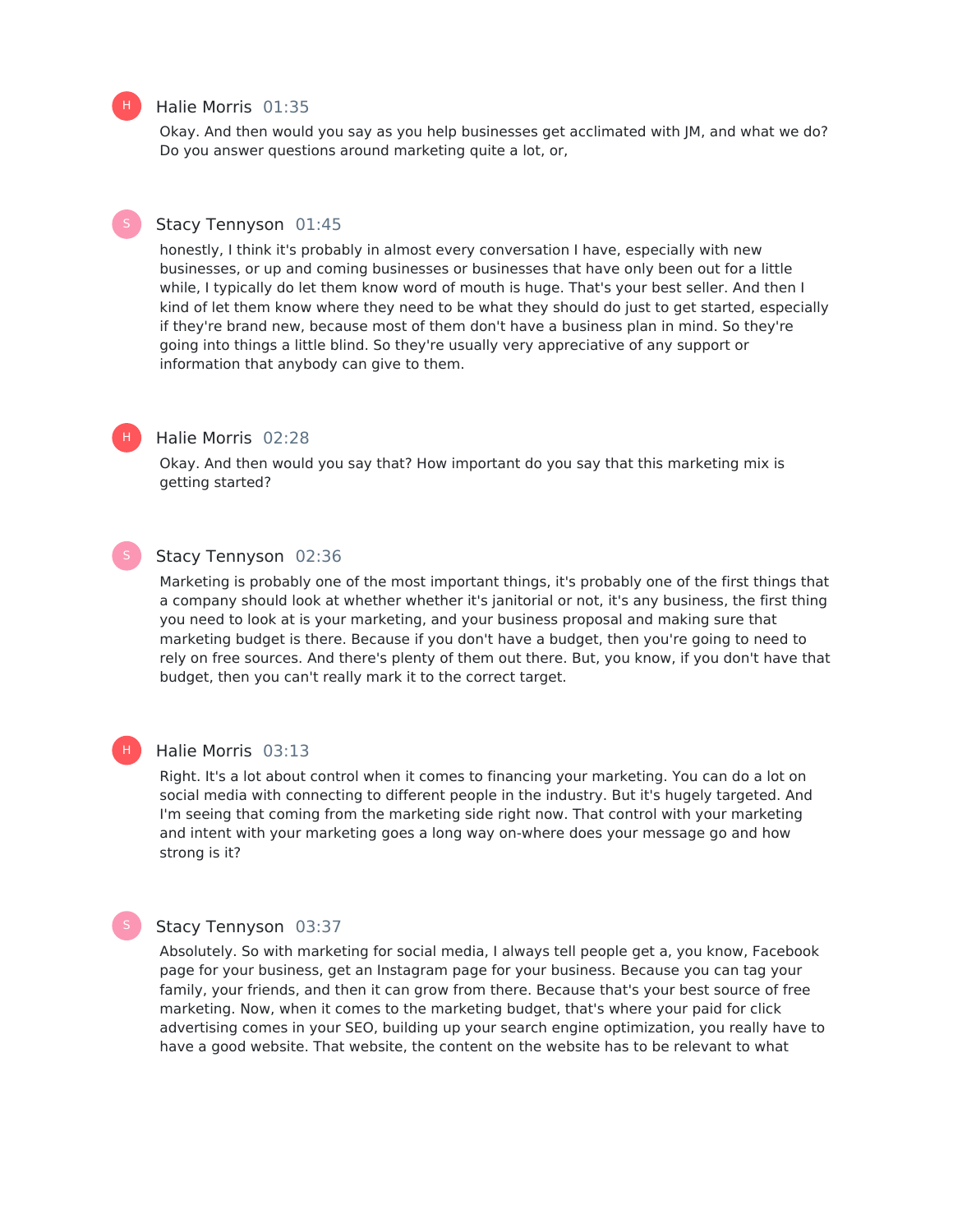people are going to search. If you just create a website that talks about you, and not necessarily your business and what you do and things of that nature than when people are searching for a specific type of cleaning, you're not going to be relevant and you're not going to show up. So even in that instance, you have to make sure that your web page is going to be relevant to anybody that is searching for you for specific cleaning, your type of cleaning. If you're commercial, you need to make sure commercial cleaning is on your site. If it's not there, you're not going to come up.

#### Halie Morris 05:03

H)

H |

So I, I'm gonna come back to getting a little more in depth about SEO here in a second, because I think it's huge and important. But we're talking a lot about like digital based marketing. So that online presence, where you're at with your website and social media, but earlier, you mentioned word of mouth. So how do those two tie together?

#### Stacy Tennyson 05:21

So the social media side of it, where it's free with that word of mouth is, you build your you build your page, you tag your family and your friends, by tagging your family and your friends, your page is going to show up on their page. And when it's on their page, their friends are going to see it, which creates a domino effect, because it's going to keep moving out and out. And then as you get people liking your page, anytime you post something new, it's going to come up.

#### Halie Morris 05:58

Now I think for some people, when it comes to outside work, they're like, Oh, well, I grow my business by word of mouth, I don't need to be online. It's this huge concept that, that people in their local areas, a lot of times when you're running a cleaning business, you only have a certain radius, right? Even if it's a large radius, you're a certain radius that you're working with, then because you have to be able to send people there that that local presence is not going to be strong enough on social media, or that they think they don't need it. What would you say to somebody who's just wants to do word of mouth, the old old fashioned way?

#### Stacy Tennyson 06:37

You're going to have to get out there, and you're going to have to beat feet, and you're going to have to go into the businesses, you're going to have to ask for referrals from your current customers, those current referrals, you're still gonna need them on your webpage, you're still gonna need them on your social media, because how are they going to see your referrals if you don't have a presence somewhere else. So honestly, in this day and age with the smart phones, your tablet's, your iPod, your, you know, all of those things, you have to have a web presence, in some way, shape, or form. Even if it's just a Facebook page, you have to have that presence. Really, in this day and age, there's no way of getting around it.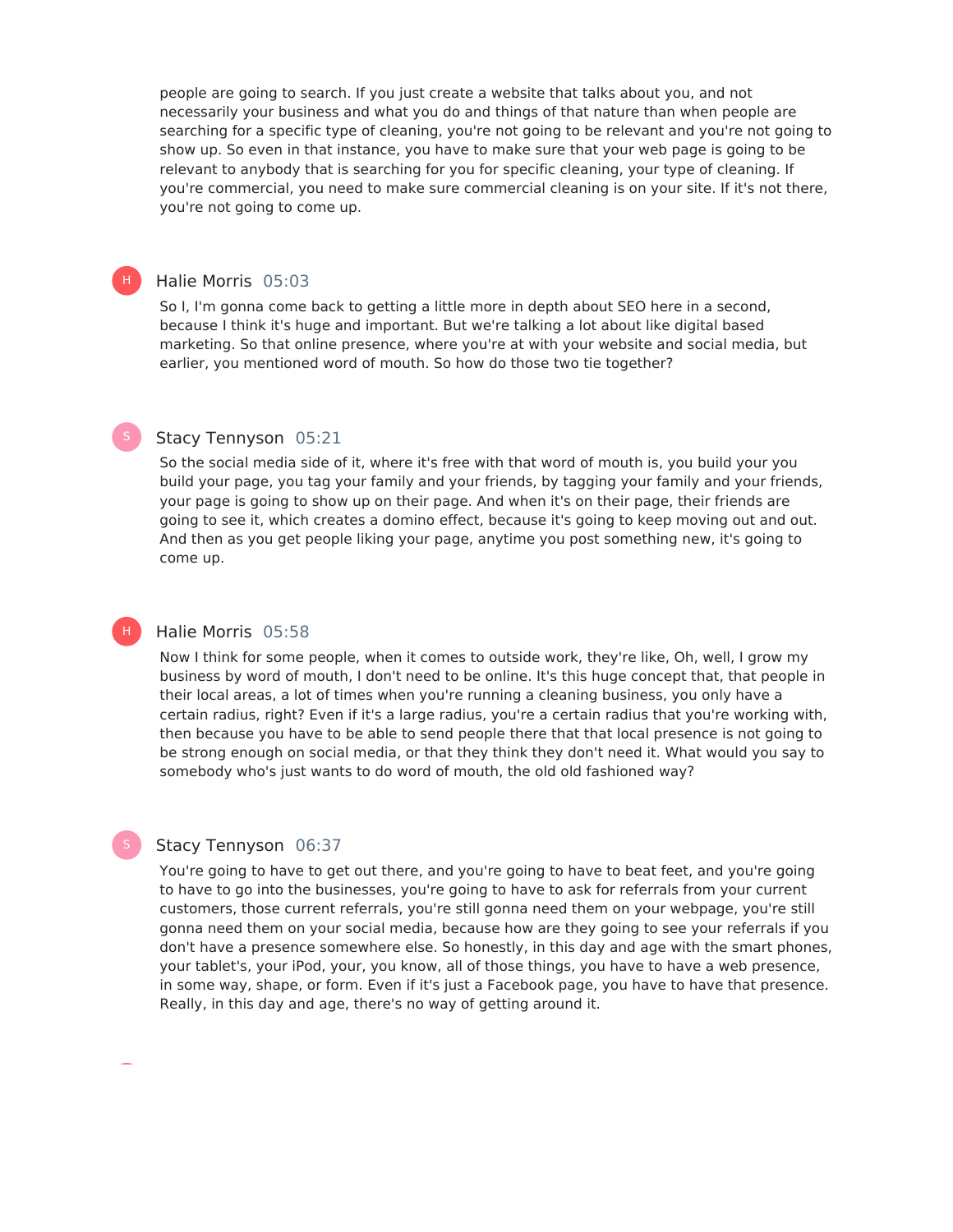

#### Halie Morris 07:27

Yeah. And I think one of the biggest things as somebody if you're coming into some a young entrepreneur who has a building, and they're looking for companies service it or any other instance, where you're looking to gain more clientele, they're going to probably do a Google search of you first, they're going to look you up. And so what happens if they don't find a website, or the website they find is clunky and dated. What is that going to tell them about your business,

#### Stacy Tennyson 07:53

It's gonna let them know you're not relevant. And that that all comes back to having even on your Facebook, you have to have relevance, you have to have information, even in your posts that talk about your business and tell people what you do, who you are, and how you're going to do it. Again, everything starts with a search. So if a company knows your name, and they search you directly, well, then they're going to pull up anything that's going to be relevant to your name. So if you have cleaning in your name, if you have commercial cleaning, you know, whatever it might be, it has to be relevant. And that's what's going to pull you to the top of that list so that you're going to be the first choice. And that's going to happen no matter. You know, however they search, if they search you directly, they should find your Facebook page, you know, they should find your Instagram page. And then they can click and they can move over to your page. And DM you, call you based off of your about information, whatever it might be. So if they've heard about you from someone else. But again, it all comes down to making sure keywords or right the information that you want people to pull to your page for. There's so much that's involved with it. But again, like Google, they have a paid for click business. That's always good. If you even if you have just a small budget, because you can, you can post your ads at the relevant time. But it's going to those ads, they show up at the top of the page. And more often than not, the general public doesn't realize that someone's paying for that. So they click that because that's what they're looking for. So if you get that business off of one click and that click only costs Do a couple dollars, then it was definitely worth the risk.

#### Halie Morris 10:03 H)

Well, and the more people who click into the ad and explore your website pushes pushes up your natural SEO too, and it's going to drive so they could see you in the ad and scroll down and you're two places down. Yeah, that raises your authority in their eyes before they've even entered your site. Absolutely. So, and the other thing is to how many people scroll past the first page?

### Stacy Tennyson 10:27

I don't think anybody unless you're seriously searching for something specific. Right? And you're not finding that on the first page, you're probably thinking, why am I not finding this on the first page? Well, I'll go to the second page. But I honestly don't think many people go past that second page.

Halie Morris 10:46 H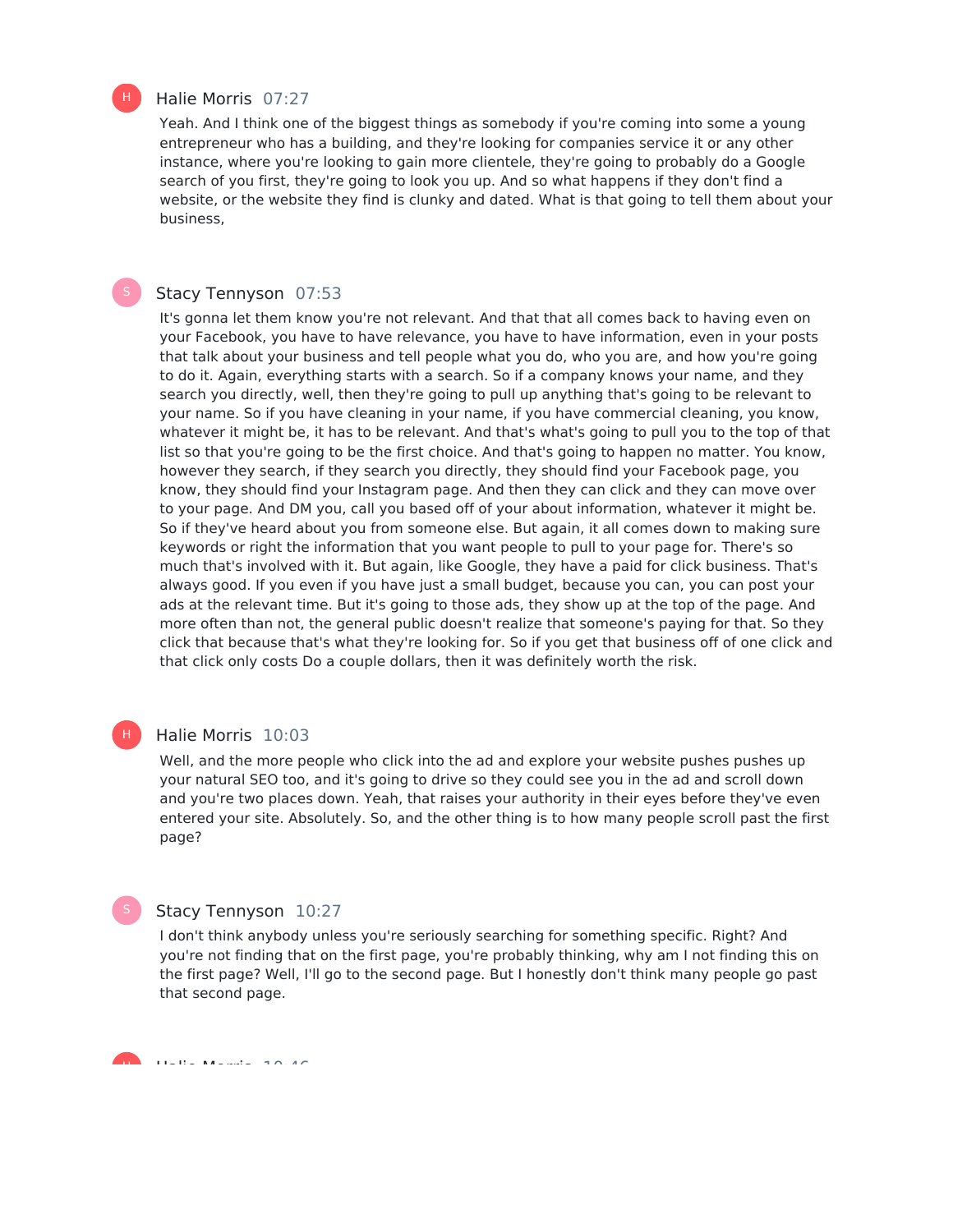

#### Halie Morris 10:46

Right and there tends to be with anything you do when people don't find it in a way that they expect. It tends to drop the trust, there's a huge problem with spam and scammers and things online. People are very hesitant to click into things anymore, because they don't know where their information has gone. Or you know, if somebody is going to hack their computer or their account anymore, that's my big thing. You know, I don't like to click links and direct messages or text anymore, because, I don't know who's getting my stuff now. But it's the same thing with you know, any of your website, if you don't have something that's official that's popping up towards the top, they're probably gonna think you're spam, or you're a scam or you're not trustworthy, or you don't know what you're doing. And it's silly, because it's not the same thing as your services. But it's a level of professionality that they expect,

H)

H

## Stacy Tennyson 11:43

Right! And trust is a huge issue on sites. So again, it always comes back to the content, and where the content is coming from, how people are getting to you what links they have to click to get to you. If you can get Google reviews, that's always a huge plus, because people trust those Google reviews. And they will click on those reviews, and they'll read them. So if you have something that's trustworthy, that relates back to your site, people are going to be more apt to go to your site. So if it's coming from a reliable source, they're going to move there.

#### Halie Morris 12:24

Right. And that's the thing too, is asking for reviews and posting them and sometimes even posting the ones that aren't as perfect and everything because it shows you're real, like people are expect some kind of flaw, but overall to be like, 98%. Good, right?

#### Stacy Tennyson 12:41

And I think too, with the reviews, they want to see if you respond to a bad review, they want to know how you're going to resolve something, if it came to that. So if you're not responding to your reviews, that's also pointing out that you might not be trustworthy. What are you hiding? Why aren't you responding to this? So I always, always suggest, if you get a bad review, still respond to it, find a way to resolve it. Even if it's just putting, 'hey, give me a call, I want to resolve this issue.'

#### Halie Morris 13:15

That's a lot of what I've seen as far as when it comes to how do you handle a negative review or mostly bad review. And the kind of accumulation of all the results I've seen on that is to address it there first, acknowledge that you've seen that, and then show that you're redirecting the conversation privately to be resolved and let the rest speak for itself. Because if you put everything on display, right there under the review, it looks show horsy it can highlight any flaws and how you resolve things. And then if you don't respond at all, and you simply call up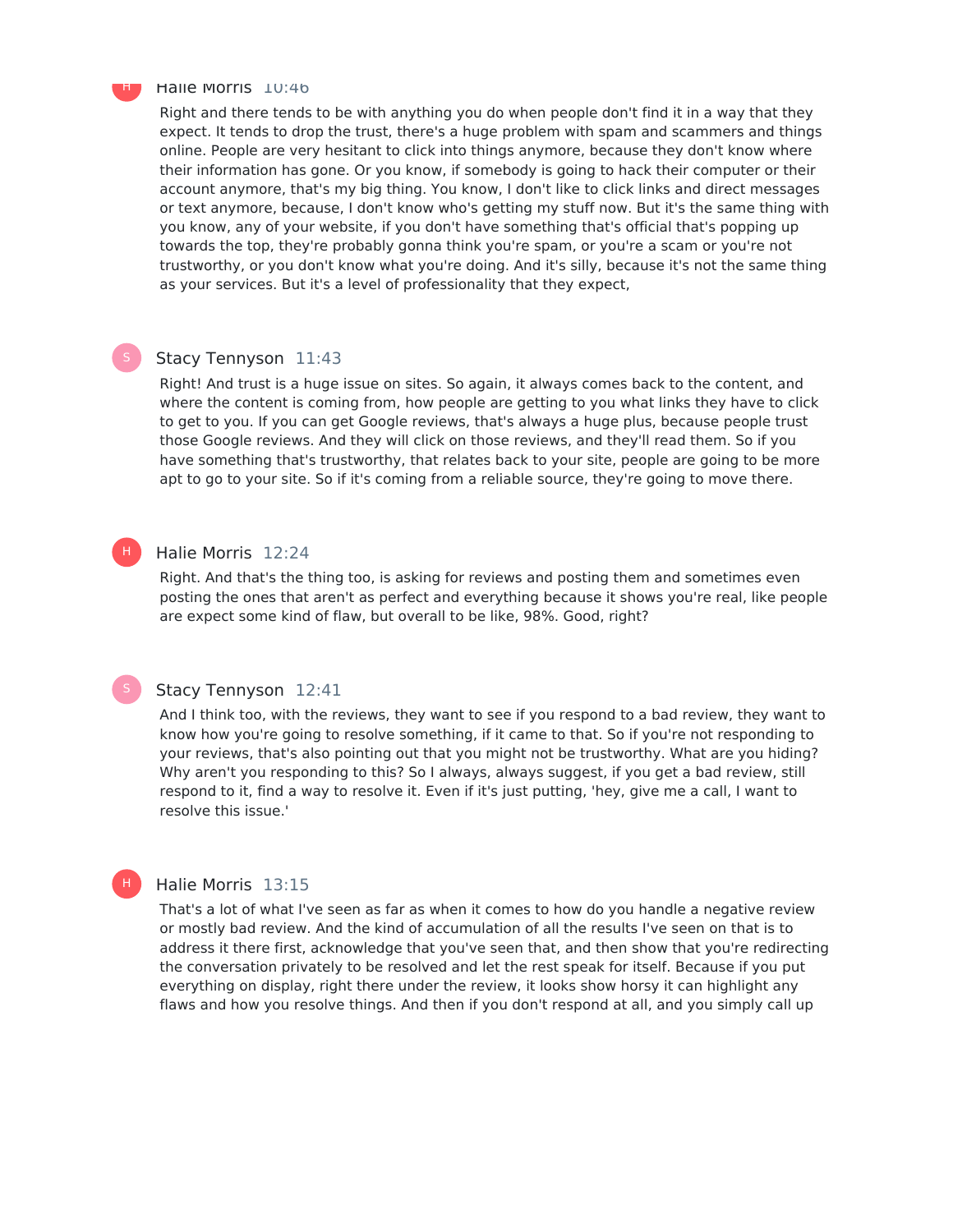that customer and resolve it completely in private to the public, it still looks like nothing happened. Because more than likely, they're not going to go back and handle that review for you.

### Stacy Tennyson 14:03

Exactly, exactly. So that's one of those huge things. And I do think trust is the most common factor. If it's a trusted site. I think a lot of people when they go into websites, and this is going to go back to the website itself is not having a secure website. Because if you don't have a secure website, a lot of people can't even visit your site, because their computer security is going to say nope, you can't go there. So that's a huge thing that I always tell people to make sure when you're doing your site that you're HTTPS so that people know the site is secure. And they're not going to be spammed or they're not going to be harassed or whatever it might be because of your site.



### Halie Morris 14:54

Right and nowadays no matter what browser you're looking through, even if it lets you in it will tell you at the top not see You're, and then you're like, Oh, well, what am I going to get hit with? Right?



H |

#### Stacy Tennyson 15:04

It becomes another trust issue.

#### Halie Morris 15:06

Right. So kind of coming in, we're talking a lot. It sounds like a lot of work, right? I have to make sure I have a site, I have to make sure I have all the stuff on my site reviews and all these different things. I'm running my business, I don't have time for that. What are some ways that somebody can do this as a business owner? Because they don't have to necessarily go do it all themselves? Do they?

#### Stacy Tennyson 15:27

No, I mean, there are many companies out there that will build a site for you manage the site, they will do the work for you. Is it expensive? Sometimes, yes. From my own experience, I created my own website, built it the way I wanted it, it was a free website. So do I say buy a domain, probably, that's your best bet. Because that's how you're going to get it secure. But you can build it yourself. Once your site's up, it's just a matter of maybe a couple of times a week, checking into it, making sure the site is still viable, the content is still good, because as the owner of the site, you get the creative control. So you can make those changes as needed. You don't have to call someone and say, Hey, can you add this, can you add that, you can actually do it yourself. And that's what I liked about it is because I could control what happened with my site. But you can go either way, and it doesn't have to take a lot of work. Once you get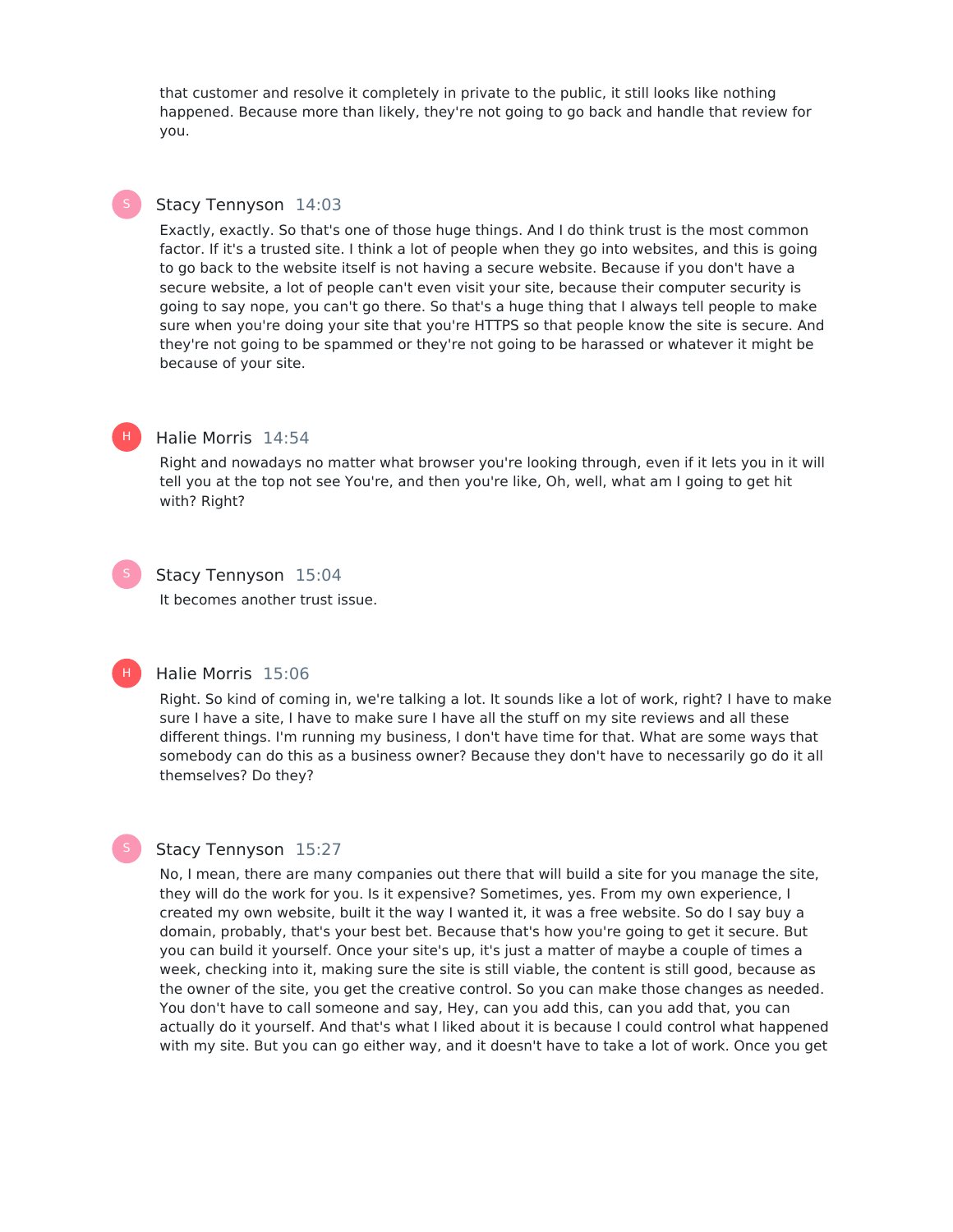things set in motion set up, it's really just a check in on it, see how things are going. That really, I mean, yeah, the initial setting it up can be a little bit of work. But after it's up, and it's going, it's just keeping it updated, making it stay fresh and relevant.

#### Halie Morris 16:56

And whether you're managing it yourself, or you have somebody managing it for you, there are free tools, Google offers a free tool to check your site optimization, so you can plug it in there. And it's going to target and see what you're optimizing what you're not optimized in. And it's going to give you tips-

H |

#### Stacy Tennyson 17:15

On the changes you should make.



### Halie Morris 17:16

Right and with somebody who's not coming from the marketing background, or maybe doesn't have all the time to do a full audit yourself, that's going to help you really kind of target and keep yourself towards the top of Google search,



#### Stacy Tennyson 17:28

Right. And I can tell you, if you're using Google ads, their customer support is phenomenal. They will help you optimize your your ads that you're creating, they help you do that, they will look at your website, they will tell you changes that they believe you should make. So you have again, you have more tools out there than you may not know of, it's just a matter of doing your research and figuring it out.

# H)

### Halie Morris 17:57

Well, and Google wants people sites to be really good, they want to have them as optimized as possible. Because when they're recommending sites, to their consumers, the people who are making these searches, they want their recommendations to be good. So that's why they're going to offer up these free services for it benefits them in the long run. So there's a lot of free tools that you can take to dive in and help identify. And, uh, you know, I think you and I had a conversation before and you said, it doesn't have to be a complicated website to start.

### Stacy Tennyson 18:25

No, it just has to be relevant. It just needs to have the content for what you're trying to bring people to your site for. If you're a janitorial service, you want to have those keywords that are going to draw people to your site, if you are in construction, you're going to do it that way. It just has to be relevant to the people that you need to come to your site. You don't need people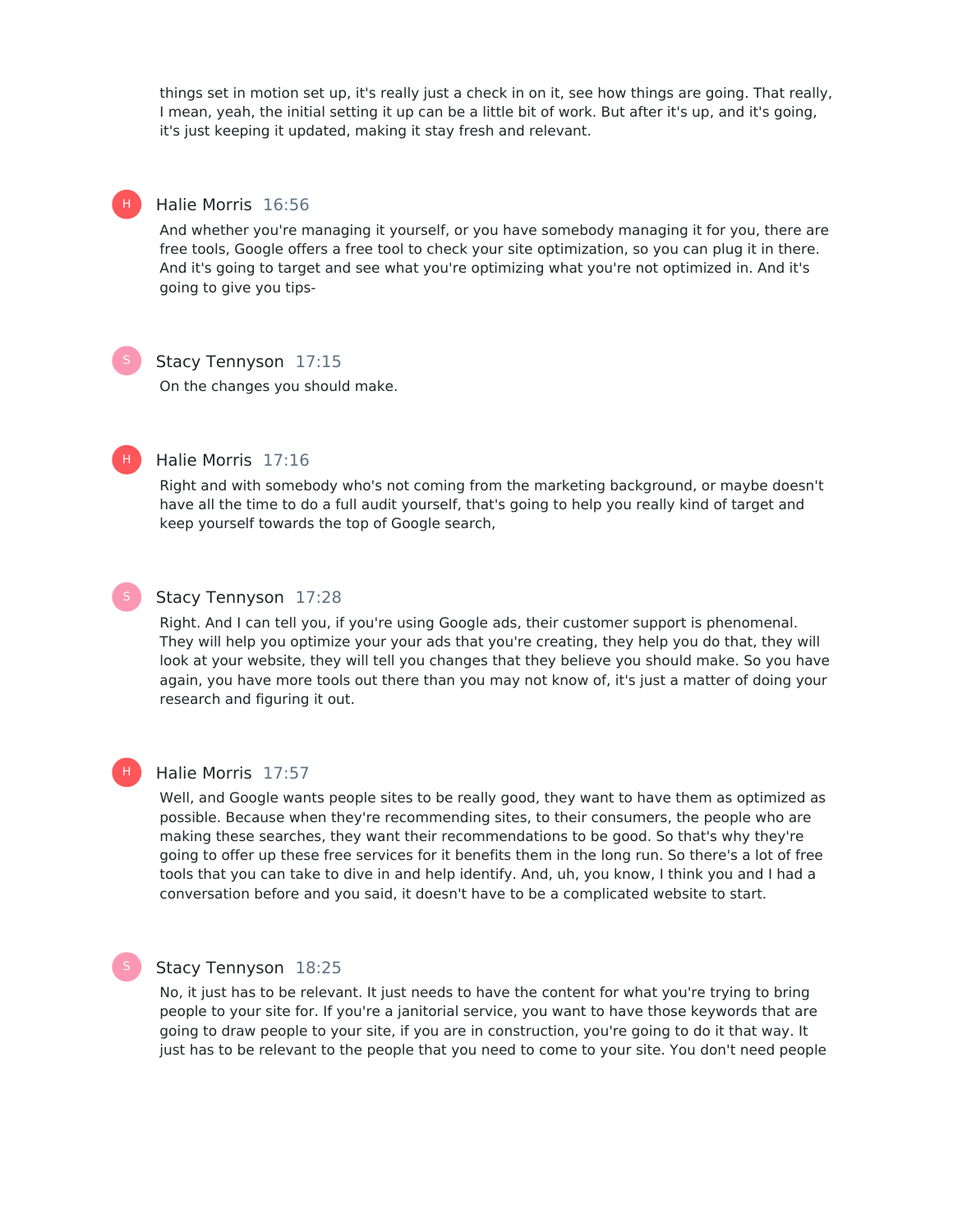who are not searching for support for your business or looking for your business to come to you. So I may not want a construction company come into my site, unless they're looking for post construction cleanup, you know, but they're going to search based on post construction cleanup. So that's when those keywords in the relevance of your site comes into effect,

#### Halie Morris 19:19

H)

Right. For example, if you're cleaning medical versus, you know, office buildings, your approach is probably going to be different you might be you might be a group that has healthcare and non-healthcare on your portfolio. What you're probably going to do is have different pages at least that gear your SEO, because if you op, so the other thing is that the key word cut, right coming back to key word research, which is something that's come up a couple times. If you try to optimize for everything that you could be doing or everyone who might find you interesting, you could get keyword heavy really quickly and what does that do for a business?

#### Stacy Tennyson 19:59

Well having too many keywords. As far as the business side of it goes, it can bog you down. Because when you're paying for searches, you need to choose the most relevant words for your business. Because you don't want to have to pay for a click for something that's not actually going to get someone to your site. Or it gets them to your site. And they're like, 'Oh, nope' and then they leave, you know? Analytics really comes in to play. And again, when you're utilizing Google ads, they will help you with the analytic side of it, they will look, and they'll tell you what words are getting the most action. And then you can I mean, you can be keyword heavy at the beginning. But then you need to focalize and find out based on your data from that's coming into your site, or into your keywords, because they give you reports for that, that these are the ones where I'm getting the most hits that are the most relevant, that are converting to people being on my page, not only my first page, but my second page, they're going into the page. So when you have a site that has your tab for your list of services, it would actually tell you, they went from home to commercial. So you can actually see that there's relevance there versus someone who might have just came to the page and left. And based off that keyword, you may want to want to remove it. So keywords are important. But again, when you're first getting started, you're going to want to be keyword heavy, because you're going to want to get as much volume and people into your site. But of course, Google uses algorithms. So they really, it's based on relevance. It's based on the words that you're using.



#### Halie Morris 21:57

You want to know your audience coming in.

#### Stacy Tennyson 22:00

So when when you're keyword heavy, you want to make sure that whatever keywords you're listing, to bring people to your site or actually on your site, because if it's not, then there's no relevance, and it's not going to move on there.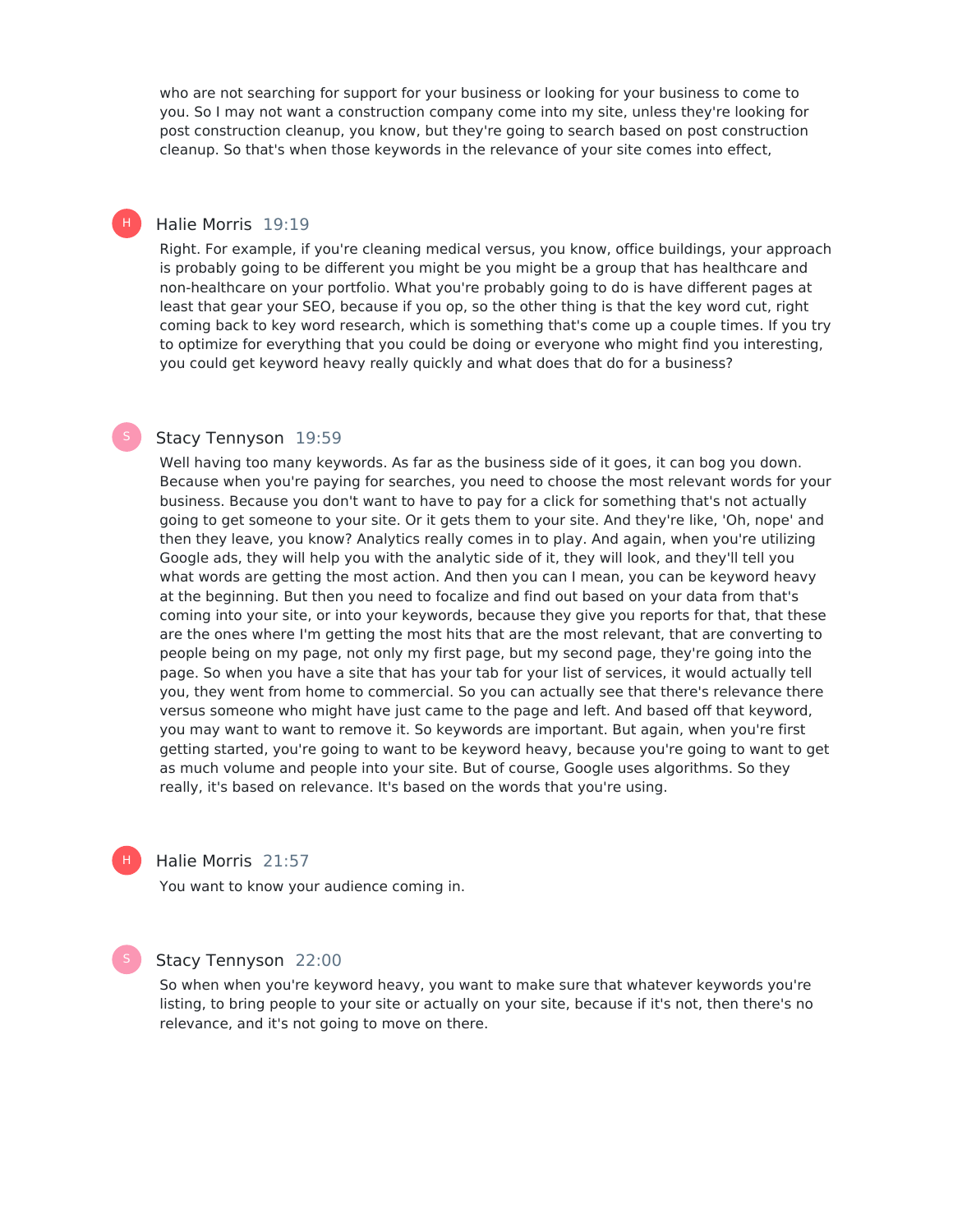#### Halie Morris 22:12

Right. And you don't want to clean everything starting off. So why would you sell that way?

Stacy Tennyson 22:16 Right, exactly.

#### Halie Morris 22:17

Right. Kind of going in with the ads, too, right? There are a lot of automations happening not just through Google, but also social media, where you can really actually let them do most of the work in your ad creation for you. And they are going to find the most optimal way for you to pay for it. They'll do your bidding on your keywords for you. So it's kind of cool, because it's a little overwhelming if you've never done it before. But now the systems are designed. So you don't have to have done it before to get in there and be actually competitive,

### Stacy Tennyson 22:57

right? It'll it Google is one of those ones where it will tell you what the suggested bid amount should be based off of the word to get you to the top of the page. There's a lot of factors that go into it. And of course, however, your person that Google helps you create it. But yes, you're absolutely right, they will give you the best keyword searches for what you're looking for. But when you're a smaller company, a lot of times you can't afford that. So you're really not worried all that much. Oh, you know what, maybe I don't need to be at the absolute top. So I'll be down a little bit so I can get more for my money, right?

#### Halie Morris 23:40

And well, actually, and that's where this comes in. You probably don't want to go off after the Super big stuff, right off the bat. You might say, Okay, I know I'm cleaning for this region, what's the relevant language right now? And you might target a keyword that seems like, oh, well, that's too specific. But actually, the businesses in your area are plugging that in a lot. And so it just depends on who, who you want to be relevant to. And if you like, know your audience, it helps a lot. Also, the other thing, finding out what is a conversion for you. And this is something that I've learned before, is your ad is probably not selling for you. So what do you need that ad to do for you? Do you need it to take them to a specific page or click on a certain button? What actions do you want to create from that ad is going to go a long way in helping you format it? Because if you don't have a goal in mind, it's going to be really hard for somebody visiting it to know what to do,

#### Stacy Tennyson 24:41

Yeah, if your goal is to get someone to fill out a form, then that's your relevance. You know, if it's getting someone to buy a product, then it's clicking on that product. And then of course,



H |

H)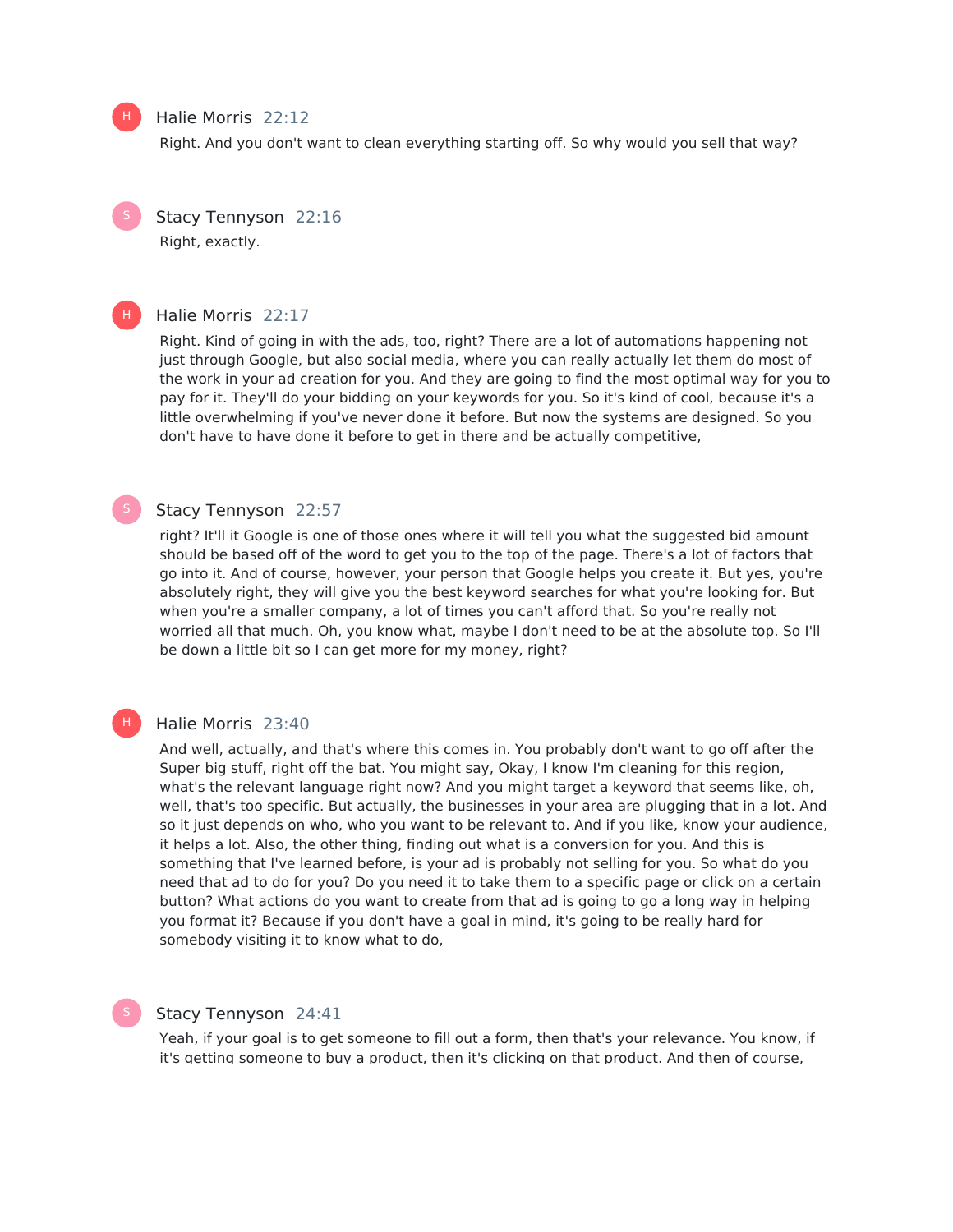it's getting someone to buy a product, then it's clicking on that product. And then of course, there's cookies that will attach to that product, and then it'll keep it in your front of mind. awareness. But in our industry, it's it's going to be either someone clicking on and creating an appointment on your website. It could be someone making a phone call doing a click to dial from your site. So, again, you're right, they definitely have to know going in what they want to accomplish from having a website from having paid for marketing, paid for advertising. Any of that they have to have a business plan that's I've been working with my customers. And I'm like, Do you have a business plan, because that's one of the things I see the most is that they don't have a business plan. And that's when I start talking about the things that they kind of need to do to just get started.

#### Halie Morris 24:46

Right One of the other things, too, without, like we said, it can seem like a lot before you get in there. The great thing is with a lot of these marketing concepts and things like that, whether you're doing it through Google or things like that, if you know what you want to accomplish, you can do a Google search. And so what is the best type of Facebook ad if I want people to call me? And that seems like really silly, but actually, there's people who have already done this research, and they put their their advice right out there on the internet for you. And they want to share it because you know, when we've got money circulating and good businesses, and it pays back itself, and people like to show their expertise off. So honestly, when in doubt, Google it. So yeah. As far as coming back, we've talked a lot about like what you need to do with your online presence, specifically SEO website and a bit of social media to get started, is there any advice that you would offer to our listeners, if they are getting ready to make those first steps.



H)

#### Stacy Tennyson 26:59

Outside of getting your business license, and those things specifically set up? First things first, get your business as out on as many social platforms as possible. And let your family and friends know. Because they're, they're going to be your cheerleaders. And they're going to be the ones to spread the word for you. So first and foremost, that's my advice.



#### Halie Morris 27:27

Yeah, let your Facebook family know.



#### Stacy Tennyson 27:29

Yep, exactly. Because they're going to be the people who are going to share your news.



#### Halie Morris 27:34

Well, I think that's all the questions I have on my side. Um, did you have any questions for us or anything that you wanted to leave us with before we let off?